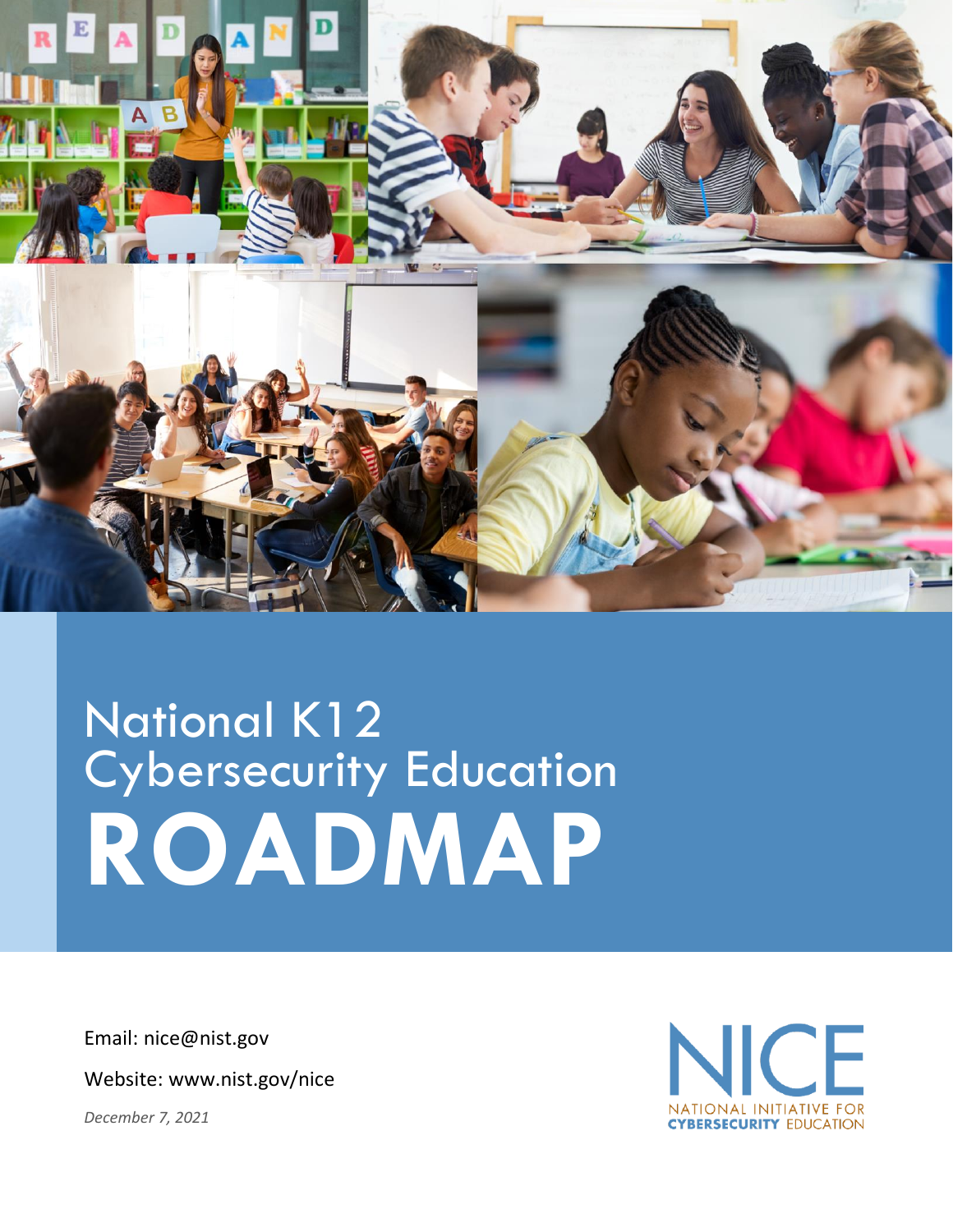## **TABLE OF CONTENTS**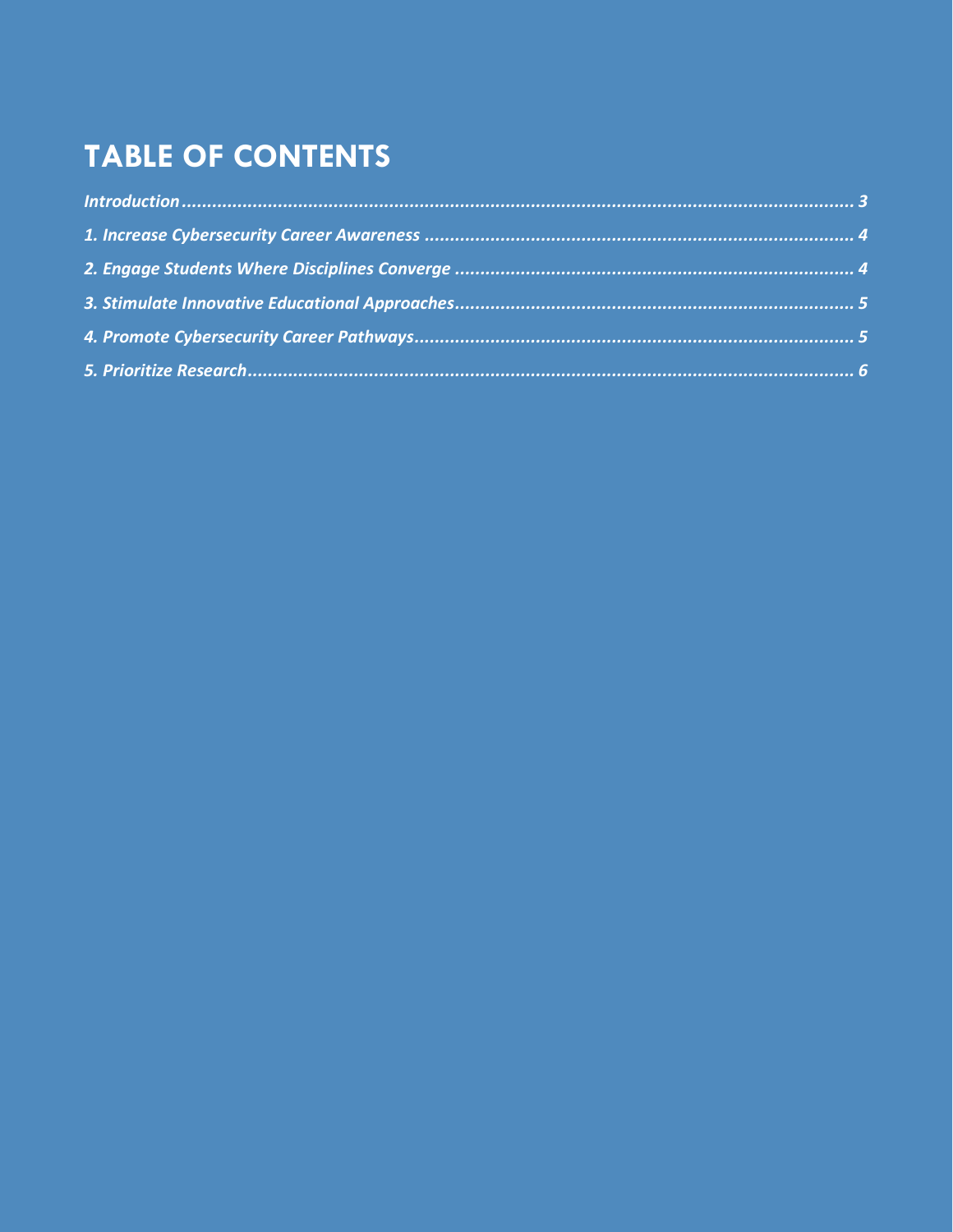## <span id="page-2-0"></span>**Introduction**

The National K12 Cybersecurity Education ROADMAP establishes a coordinated, coherent portfolio of National K12 Cybersecurity Education activities so that efforts and assets are deployed effectively and efficiently for greatest potential impact. The intent is to encourage a more deliberate focus among new and existing efforts and create synergies among programs and government agencies.

The five major elements and accompanying strategies of the National K12 Cybersecurity Education ROADMAP align to the 2021-2025 National Initiative for Cybersecurity Education (NICE) [Strategic Plan](https://www.nist.gov/itl/applied-cybersecurity/nice/about/strategic-plan) which was released in November 2020. The development and maintenance of the National K12 Cybersecurity Education Roadmap will support and guide the community on K12 cybersecurity education, and sharing these strategies will increase the quantity, quality, and diversity of students pursuing cybersecurity careers.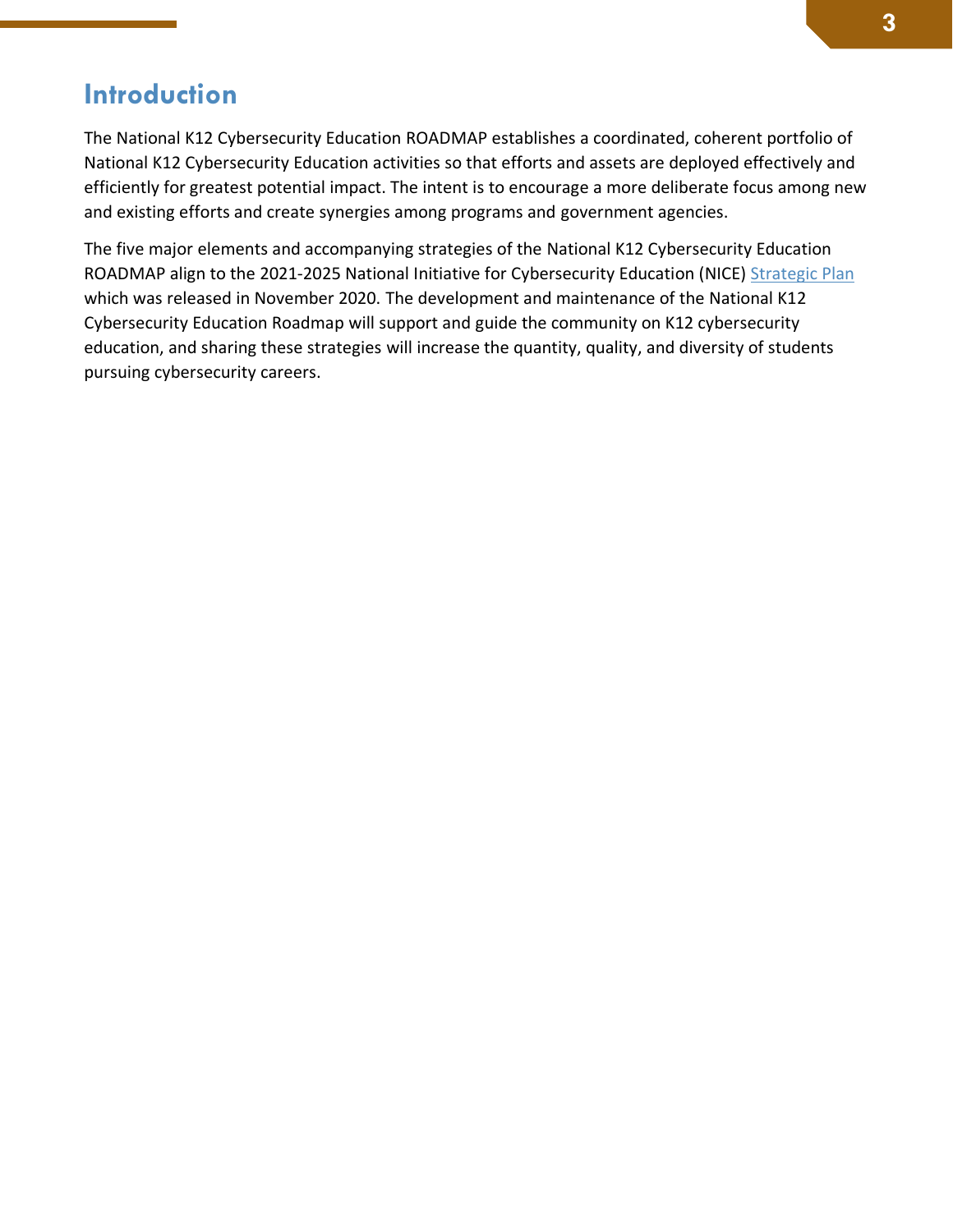#### <span id="page-3-0"></span>**1. Increase Cybersecurity Career Awareness**

*Grow and sustain youth and public engagement in promoting cybersecurity career awareness and exploration*

- 1.1 Communicate the value and purpose of a national K12 cybersecurity education strategy (i.e., the K12 Cybersecurity Education Roadmap) and the need for engagement
- 1.2 Expand public awareness and engagement of the cybersecurity career awareness campaign targeting educators, students, parents, counselors, and others that influence career choices
- 1.3 Support effective co-curricular experiences (e.g., competitions, camps, clubs, informal experiences, etc.) for youth that excites them about careers in cybersecurity and introduces them to multiple corresponding career pathways
- 1.4 Improve the appeal and understanding of the cybersecurity work roles identified in the Workforce Framework for Cybersecurity (NICE Framework)
- 1.5 Promote participation of underserved groups in cybersecurity activities and education programs to support diversity, equity, inclusion, and accessibility
- 1.6 Identify and disseminate successful methods and metrics for building cybersecurity career awareness

### <span id="page-3-1"></span>**2. Engage Students Where Disciplines Converge**

#### *Identify, design, and share cybersecurity resources for the future STEM and cybersecurity workforce*

- 2.1 Engage students where disciplines converge using cybersecurity as an interwoven and complex pursuit that blends disciplines and industry sectors and makes STEM and cybersecurity learning meaningful and inspiring
- 2.2 Assist in building computational literacy by infusing cybersecurity concepts aligned to the NICE Framework into the learning process focusing on the holistic convergence<sup>1</sup> of educational disciplines
- 2.3 Determine and share proven methods and metrics for recognizing successful and meaningful programs and content
- 2.4 Develop and replicate successful content and programs that support youth obtaining cybersecurity credentials (e.g., diplomas, degrees, certificates, certifications, badges) that assess learners' cybersecurity competencies using evidence-based practices and assessments that can be emulated by other stakeholders

<sup>1</sup> *The National Science Foundation defines convergence as the deep integration of knowledge, techniques, and expertise from multiple fields to form new and expanded solutions for addressing scientific and societal challenges and opportunities. Convergence refers to not only the convergence of expertise across disciplines but also the convergence of academic, government, and industry stakeholders to support scientific investigations and enable rapid translation of the resulting advances. Convergence integrates knowledge, tools, and ways of thinking from multiple disciplines to form a comprehensive means to tackling scientific and societal challenges that exist at the interfaces of multiple fields. The Federal Coordination in Science, Technology, Engineering, and Mathematics Education (FC-STEM) Convergence Interagency Working Group recognizes that new global problems cannot be solved by looking at them through a single lens or a particular mindset. Instead, experts from different disciplines must work together and blend their knowledge, theories, expertise, methods, data, and research to create coherence and comprehensive solutions. This needs to be modeled at every level of education and research and should be incorporated in K-20 learning.*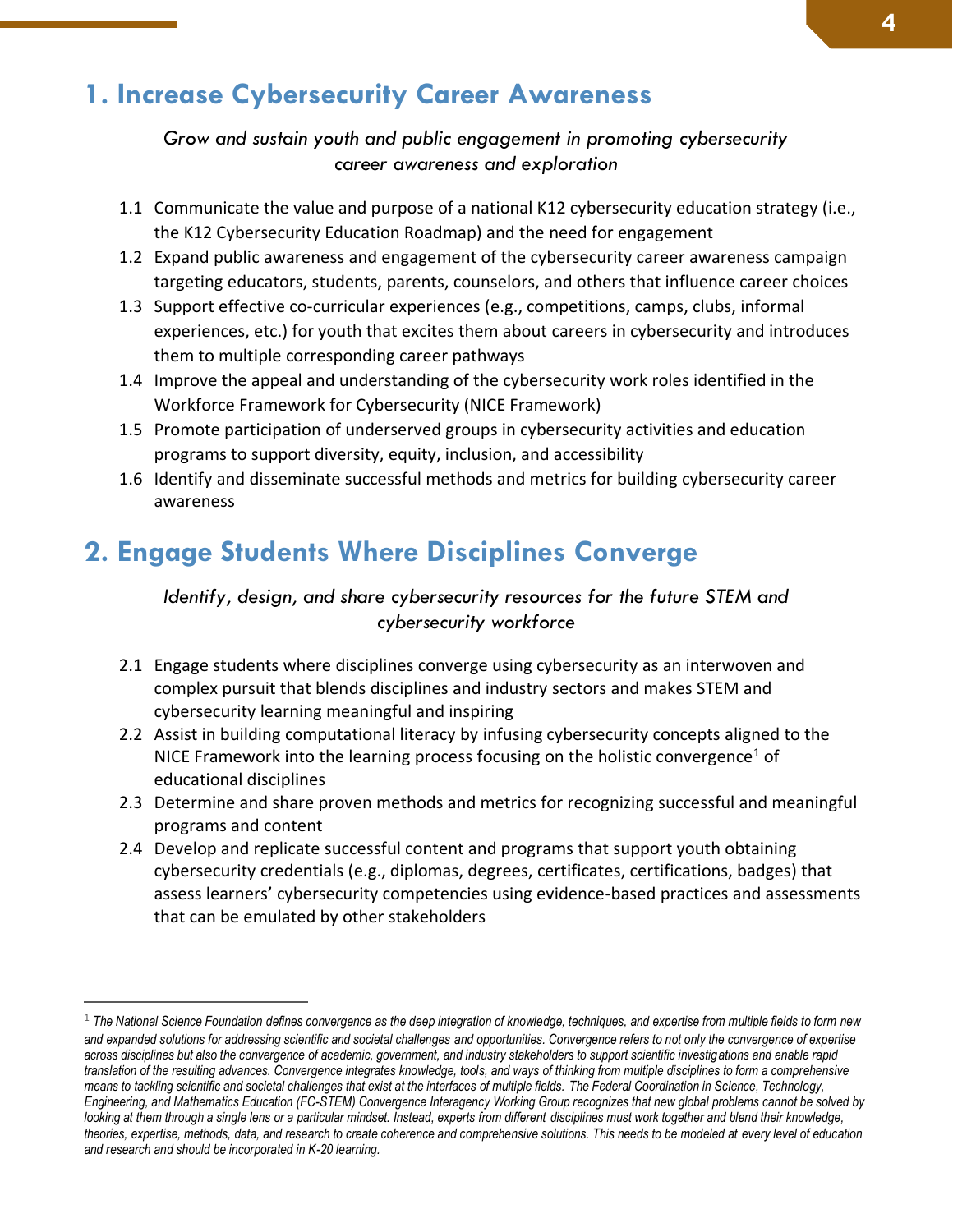## <span id="page-4-0"></span>**3. Stimulate Innovative Educational Approaches**

#### *Enrich K12 cybersecurity education instruction and learning*

- 3.1 Enhance coordination among teacher preparation, professional development, support, and recognition efforts within instructional training options and existing and proposed cybersecurity educator programs
- 3.2 Stimulate innovative and effective educational approaches to accelerate learning and skills development leveraging work done in other domains
- 3.3 Improve the quality of cybersecurity instruction and learning by advocating for implementation of proven pedagogical practices and supporting innovative and evidencebased instructional strategies (e.g., differentiated instruction, game-based learning, blended learning, team science learning, expeditionary learning, simulations, hands-on activities)
- 3.4 Promote increasing the number of educators who can effectively promote cybersecurity careers and prepare youth for obtaining cybersecurity or cybersecurity-related credentials
- 3.5 Recognize and publicize proven methods and metrics for recognizing proven pedagogical practices and evidence-based learning methods and experiences
- 3.6 Develop communities of practice that enable educators and community members to discuss best practices, challenges, opportunities, and implement instructional changes

### <span id="page-4-1"></span>**4. Promote Cybersecurity Career Pathways<sup>2</sup>**

*Cultivate youth pursuing cybersecurity or cybersecurity-related credentials (e.g., diplomas, degrees, certificates, certifications, badges)*

- 4.1 Inspire, cultivate, and develop exceptional cybersecurity talent through a continuum of opportunities to enrich our current and future cybersecurity workforce
- 4.2 Support and promote cybersecurity career preparedness for students through a variety of learning pathways (e.g., Career Technical Education-CTE, Programs of Study-POS, youth apprenticeship, pre-apprenticeship, PTECH, early college programs, and other "alternative" opportunities)
- 4.3 Encourage schools to provide dual enrollment, early college programs, and other creative efforts that challenge students academically and provide opportunities to reduce the time and cost of obtaining a cybersecurity or cybersecurity-related credential
- 4.4 Promote youth work-based learning experiences (e.g., internships, externships, job shadowing, apprenticeships)
- 4.5 Identify and share proven methods and metrics for recognizing successful cybersecurity career preparedness opportunities

<sup>2</sup> *Workforce Innovation and Opportunity Act (WIOA) defines a career pathway as "a combination of rigorous and high-quality education, training, and other services that: (A) aligns with the skill needs of industries in the economy of the State or regional economy involved; (B) prepares an individual to be successful in any of a full range of secondary or postsecondary education options, including registered apprenticeships; (C) includes counseling to support an individual in achieving the individual's education and career goals; (D) includes, as appropriate, education offered concurrently with and in the same context as workforce preparation activities and training for a specific occupation or occupational cluster; (E) organizes education, training, and other*  services to meet the particular needs of an individual in a manner that accelerates the educational and career advancement of the individual to the extent *practicable; (F) enables an individual to attain a secondary school diploma or its recognized equivalent, and at least one recognized postsecondary credential; and (G) helps an individual enter or advance within a specific occupation or occupational cluster." [Section 3(7) of WIOA] for additional information se[e PCRN: Career Pathways Systems \(ed.gov\)](https://cte.ed.gov/initiatives/career-pathways-systems#:~:text=Fundamentally%2C%20a%20Career%20Pathways%20System%20is%20about%20the,education%20services%20provided%20within%20and%20across%20program%20providers.) and [Building Career Pathways Programs & Systems: Insights from TAACCCT \(dol.gov\).](https://www.dol.gov/sites/dolgov/files/OASP/evaluation/pdf/ETA_TAACCCTBuildingCareerPathways_Brief_Sep2020.pdf#:~:text=not%20present%20%20%20WIOA%20Definition%3A%20Career%20Pathways,improvements%20%20...%20%201%20more%20rows%20)*